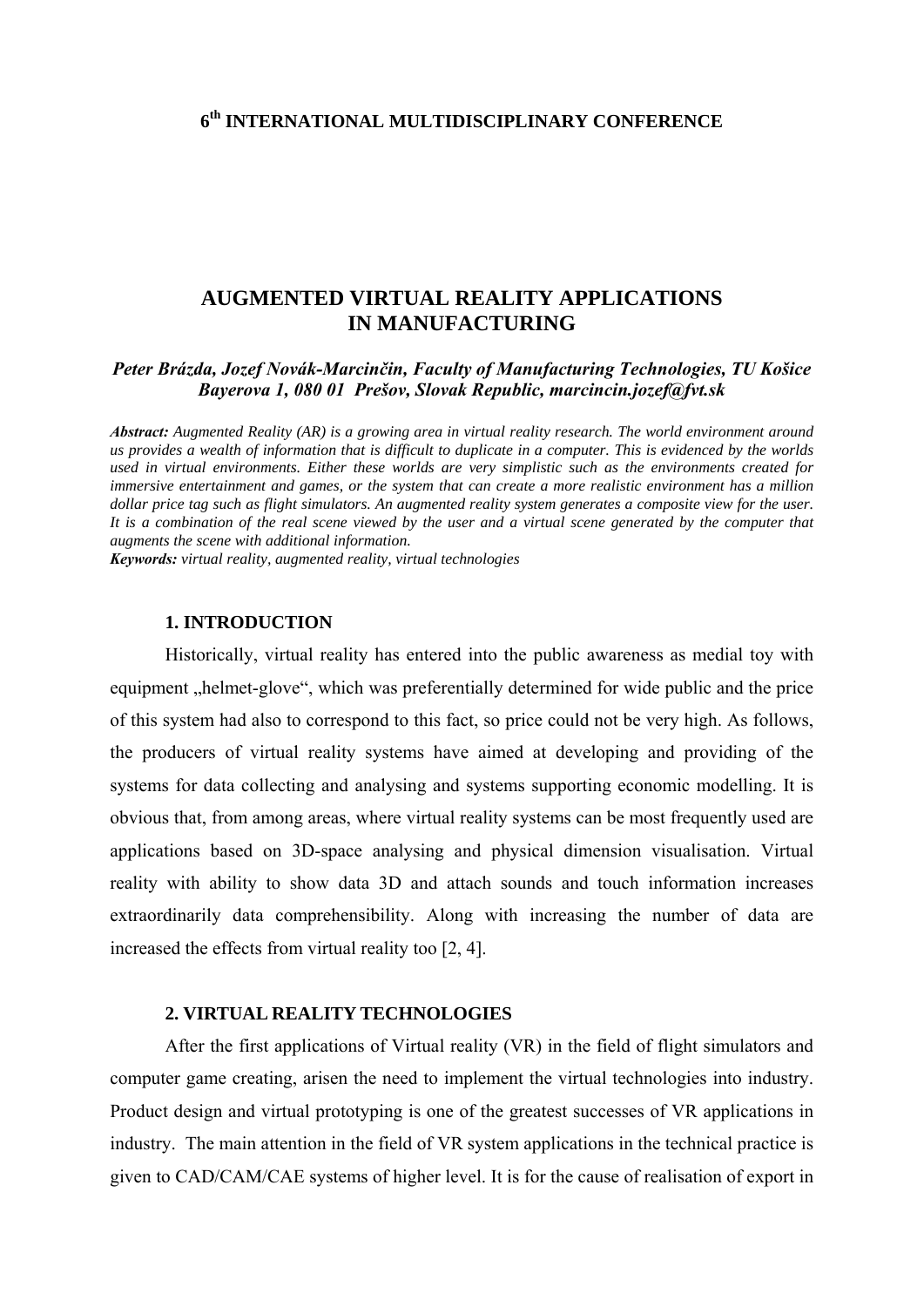format VRML (Virtual Reality Modelling Language). The newest versions of these systems could aid both existing formats VRML 1.0 and VRML 2.0 (97). The cost of a VR system is very specific problem. The real cost of an effective system can only be assessed in relation to the benefits it brings to a company. Such hardware and software is so expensive that only large corporations could afford to build virtual environments. One of the possible ways to solve the problem is to implement a VR format to a lower systems with aim actively utilise systems of Computer Integrated Manufacturing [1].

VR systems could be divided by ways of communication with user to such groups:

- *1. Window on World Systems –* for displaying the virtual world are used conventional computer monitors. This system is also called Desktop Virtual Reality, but usually it is called as Window on World (WoW).
- *2. Video Mapping –* This system is modification of WoW system, where the siluetes of human body could be displayed in 2D. User could see himself or herself on monitor in interaction with environment.
- *3. Immersive Systems* basic VR systems, which enables user to be in virtual environment. The feeling to be in is created by Head Mounted Displays (HMD). This HMD could be with or without limitation of moving. Example of HMD application is on Fig. 1. On Fig. 2 are presented special gloves with sensors for VR.



Fig. 1 Special Head Mounted Display for VR Fig. 2 Gloves with sensors for VR

*4. Telepresence –* Attached to a high – speed network, VR takes telepresence to next level. Participants can be thousand of kilometres apart and yet feel as if they are all standing in the same virtual office or laboratory, with their product, design, or experiment right in front of them not only talking about it, but interacting with it, change it etc. This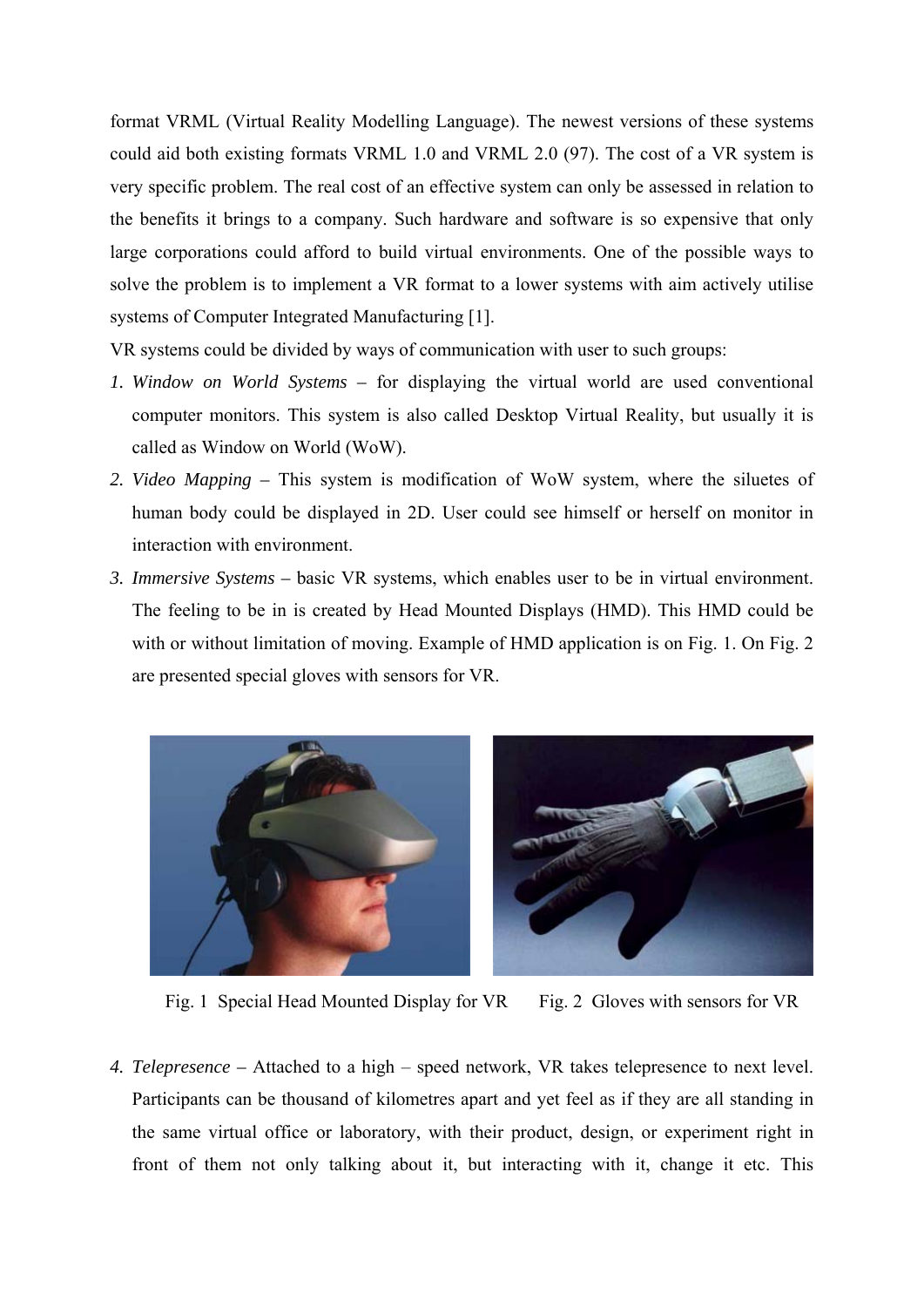technology connects sensors, which are apart in real world. Sensors could be placed on robot or on presented tool.

- *5. Mixed reality –* This system is created by connecting of telepresence and Seamless Simulation Systems. Computer generated data are connected with telepresence entries and with user sight on real world.
- *6. Fish Tank Virtual Reality -* System created in Canada. It is a combination of stereoscopic monitors and tracking system measures position and orientation of a hand.

### **3. AUGMENTED REALITY**

Augmented Reality (AR) is a growing area in virtual reality research. The world environment around us provides a wealth of information that is difficult to duplicate in a computer. This is evidenced by the worlds used in virtual environments. Either these worlds are very simplistic such as the environments created for immersive entertainment and games, or the system that can create a more realistic environment has a million dollar price tag such as flight simulators. An augmented reality system generates a composite view for the user. It is a combination of the real scene viewed by the user and a virtual scene generated by the computer that augments the scene with additional information. The application domains reveal that the augmentation can take on a number of different forms. In all those applications the augmented reality presented to the user enhances that person's performance in and perception of the world. The ultimate goal is to create a system such that the user can not tell the difference between the real world and the virtual augmentation of it. To the user of this ultimate system it would appear that he is looking at a single real scene [7].

Virtual reality is a technology that encompasses a broad spectrum of ideas. It defines an umbrella under which many researchers and companies express their work. The phrase was originated by Jaron Lanier the founder of VPL Research one of the original companies selling virtual reality systems. The term was defined as "a computer generated, interactive, three-dimensional environment in which a person is immersed." There are three key points in this definition. First, this virtual environment is a computer generated three-dimensional scene which requires high performance computer graphics to provide an adequate level of realism. The second point is that the virtual world is interactive. A user requires real-time response from the system to be able to interact with it in an effective manner. The last point is that the user is immersed in this virtual environment. One of the identifying marks of a virtual reality system is the head mounted display worn by users. These displays block out all the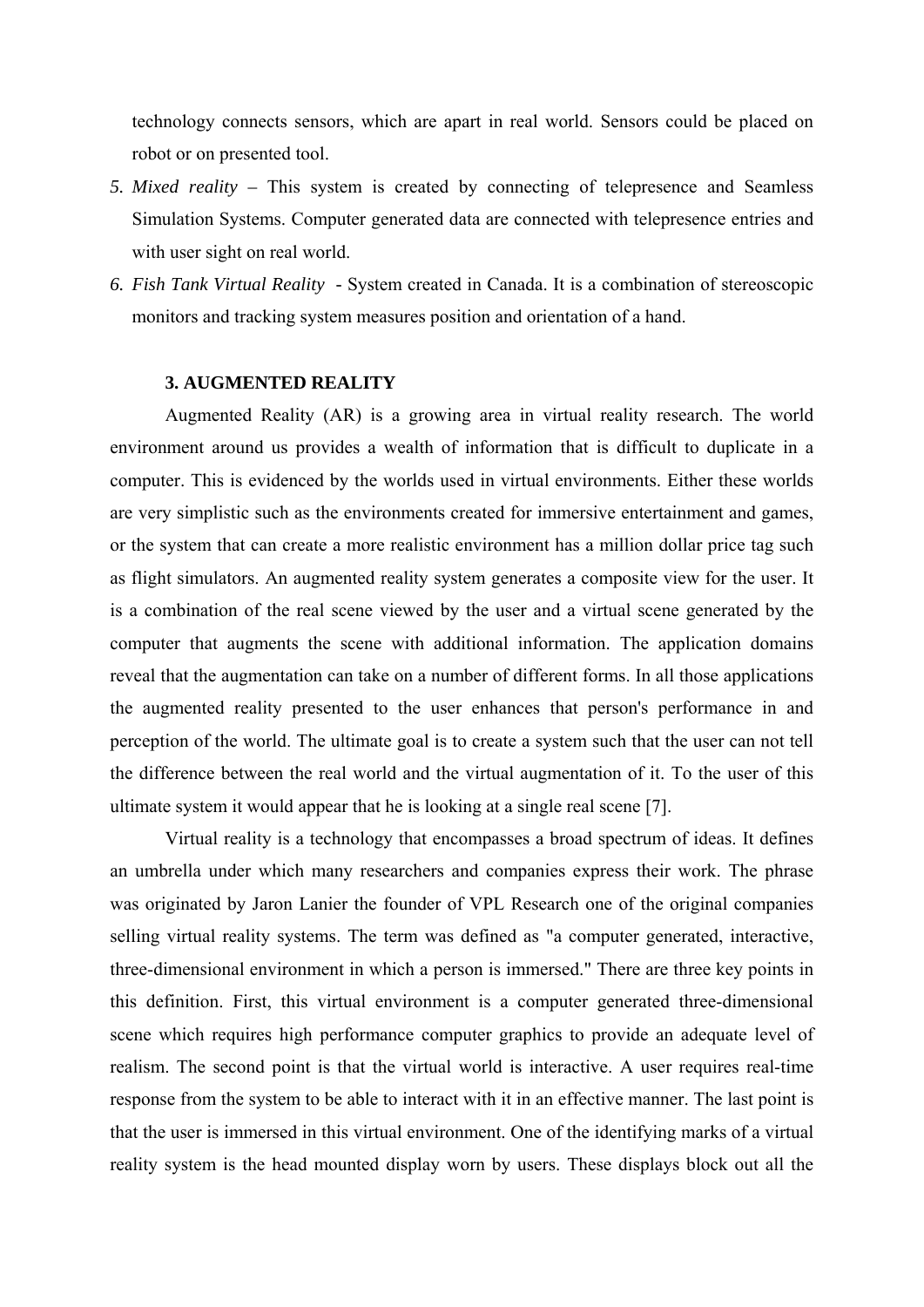external world and present to the wearer a view that is under the complete control of the computer. The user is completely immersed in an artificial world and becomes divorced from the real environment. For this immersion to appear realistic the virtual reality system must accurately sense how the user is moving and determine what effect that will have on the scene being rendered in the head mounted display.

The discussion above highlights the similarities and differences between virtual reality and augmented reality systems. A very visible difference between these two types of systems is the immersiveness of the system. Virtual reality strives for a totally immersive environment. The visual, and in some systems aural and proprioceptive, senses are under control of the system. In contrast, an augmented reality system is augmenting the real world scene necessitating that the user maintains a sense of presence in that world. The virtual images are merged with the real view to create the augmented display. There must be a mechanism to combine the real and virtual that is not present in other virtual reality work.

The computer generated virtual objects must be accurately registered with the real world in all dimensions. Errors in this registration will prevent the user from seeing the real and virtual images as fused. The correct registration must also be maintained while the user moves about within the real environment. Discrepancies or changes in the apparent registration will range from distracting which makes working with the augmented view more difficult, to physically disturbing for the user making the system completely unusable. An immersive virtual reality system must maintain registration so that changes in the rendered scene match with the perceptions of the user. Any errors here are conflicts between the visual system and the kinesthetic or proprioceptive systems. The phenomenon of visual capture gives the vision system a stronger influence in our perception. This will allow a user to accept or adjust to a visual stimulus overriding the discrepancies with input from sensory systems.

A standard virtual reality system seeks to completely immerse the user in a computer generated environment. This environment is maintained by the system in a frame of reference registered with the computer graphic system that creates the rendering of the virtual world. For this immersion to be effective, the egocentered frame of reference maintained by the user's body and brain must be registered with the virtual world reference. This requires that motions or changes made by the user will result in the appropriate changes in the perceived virtual world. Because the user is looking at a virtual world there is no natural connection between these two reference frames and a connection must be created. An augmented reality system could be considered the ultimate immersive system. The user can not become more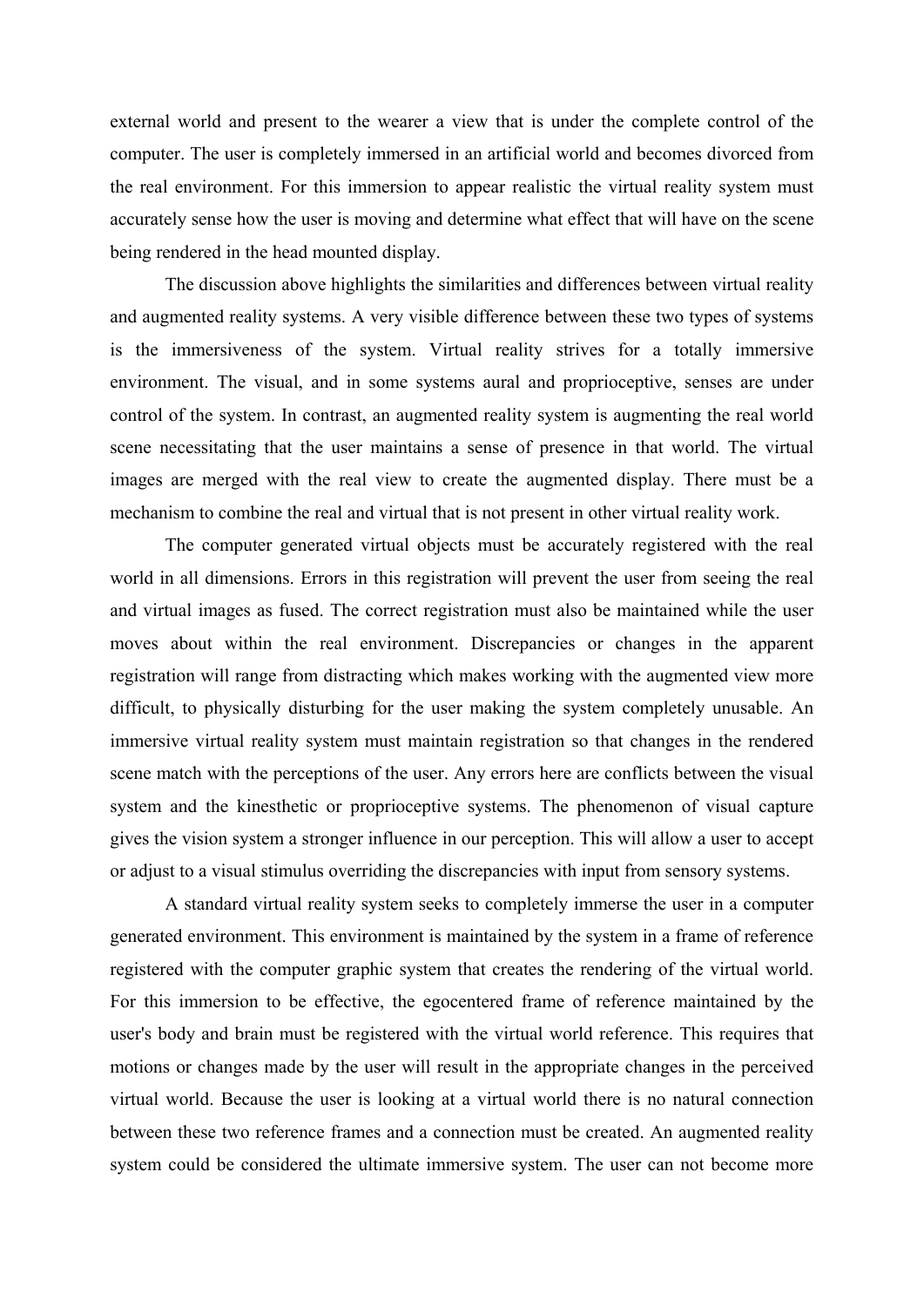immersed in the real world. The task is to now register the virtual frame of reference with what the user is seeing. This registration is more critical in an augmented reality system because we are more sensitive to visual misalignments than to the type of vision-kinesthetic errors that might result in a standard virtual reality system. Fig. 3 shows the multiple reference frames that must be related in an augmented reality system [7].



Fig. 3 Components of an Augmented Reality System

The scene is viewed by an imaging device, which in this case is depicted as a video camera. The camera performs a perspective projection of the 3D world onto a 2D image plane. The intrinsic (focal length and lens distortion) and extrinsic (position and pose) parameters of the device determine exactly what is projected onto its image plane. The generation of the virtual image is done with a standard computer graphics system. The virtual objects are modelled in an object reference frame. The graphics system requires information about the imaging of the real scene so that it can correctly render these objects. This data will control the synthetic camera that is used to generate the image of the virtual objects. This image is then merged with the image of the real scene to form the augmented reality image.

The video imaging and graphic rendering described above is relatively straight forward. The research activities in augmented reality centre around two aspects of the problem. One is to develop methods to register the two distinct sets of images and keep them registered in real time. Some new work in this area has started to make use of computer vision